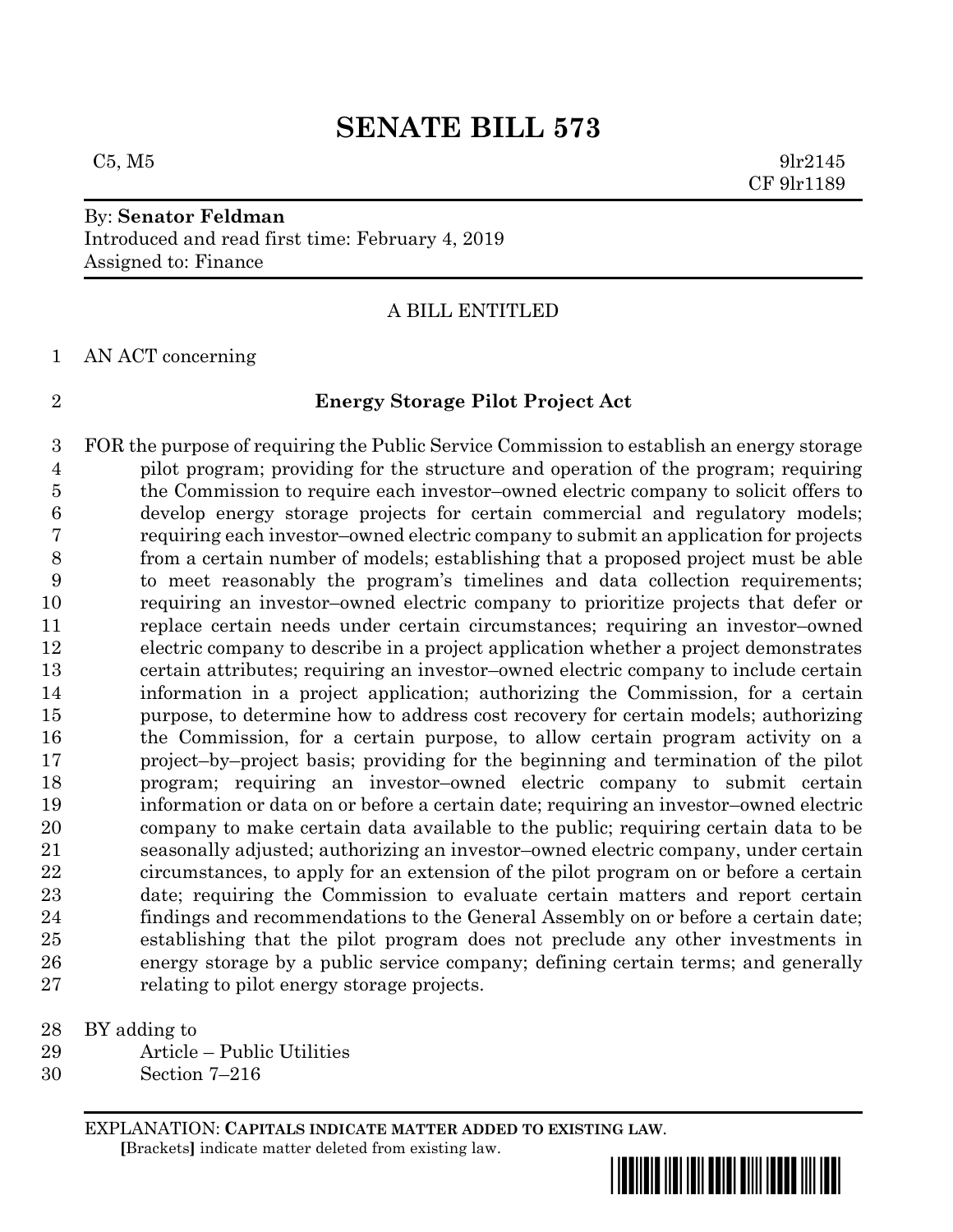|                               | $\overline{2}$<br><b>SENATE BILL 573</b>                                                                                                                                                                                                                                                |
|-------------------------------|-----------------------------------------------------------------------------------------------------------------------------------------------------------------------------------------------------------------------------------------------------------------------------------------|
| $\mathbf 1$<br>$\overline{2}$ | Annotated Code of Maryland<br>(2010 Replacement Volume and 2018 Supplement)                                                                                                                                                                                                             |
| 3<br>4                        | SECTION 1. BE IT ENACTED BY THE GENERAL ASSEMBLY OF MARYLAND,<br>That the Laws of Maryland read as follows:                                                                                                                                                                             |
| 5                             | <b>Article - Public Utilities</b>                                                                                                                                                                                                                                                       |
| 6                             | $7 - 216.$                                                                                                                                                                                                                                                                              |
| 7<br>8                        | (1)<br>IN THIS SECTION THE FOLLOWING WORDS HAVE THE MEANINGS<br>(A)<br>INDICATED.                                                                                                                                                                                                       |
| 9<br>10<br>11<br>12           | "ENERGY STORAGE DEVICE" MEANS A RESOURCE CAPABLE<br>(2)<br>(I)<br>OF ABSORBING ELECTRICAL ENERGY, STORING IT FOR A PERIOD OF TIME, AND<br>DISPATCHING THE ENERGY FOR USE AT A LATER TIME AS NEEDED, REGARDLESS OF<br>WHERE THE RESOURCE IS LOCATED ON THE ELECTRIC DISTRIBUTION SYSTEM. |
| 13<br>14<br>15                | "ENERGY STORAGE DEVICE" INCLUDES ALL TYPES OF<br>(II)<br>ELECTRIC STORAGE TECHNOLOGIES, REGARDLESS OF THEIR SIZE, STORAGE<br>MEDIUM, OR OPERATIONAL PURPOSE.                                                                                                                            |
| 16<br>17<br>18                | "INVESTOR-OWNED ELECTRIC COMPANY" MEANS AN ELECTRIC<br>(3)<br>COMPANY THAT IS NOT A MUNICIPAL ELECTRIC UTILITY OR AN ELECTRIC<br>COOPERATIVE.                                                                                                                                           |
| 19<br>20                      | THE COMMISSION SHALL ESTABLISH AN ENERGY STORAGE<br>(B)<br>(1)<br>PILOT PROGRAM.                                                                                                                                                                                                        |
| 21<br>$22\,$<br>23            | THE CUMULATIVE SIZE OF THE PILOT PROJECTS UNDER THE<br>(2)<br>PROGRAM SHALL BE BETWEEN 5 AND 10 MEGAWATTS, WITH A MINIMUM OF 15<br>MEGAWATT-HOURS.                                                                                                                                      |
| 24<br>$25\,$<br>26            | THE COMMISSION SHALL REQUIRE EACH INVESTOR-OWNED ELECTRIC<br>(C)<br><b>COMPANY TO SOLICIT OFFERS TO DEVELOP ENERGY STORAGE PROJECTS FOR EACH</b><br>OF THE FOLLOWING COMMERCIAL AND REGULATORY MODELS:                                                                                  |
| $\rm 27$<br>28<br>29<br>30    | A "UTILITY-ONLY" MODEL UNDER WHICH THE<br>(1)<br><b>ELECTRIC</b><br>COMPANY WOULD OWN THE PROJECT, CONTROL THE PROJECT FOR GRID<br>RELIABILITY, AND OPERATE THE PROJECT IN WHOLESALE MARKETS OR OTHER<br>APPLICATIONS WHEN NOT PROVIDING GRID SERVICES;                                 |
| 31<br>$32\,$                  | (2) A "UTILITY AND THIRD-PARTY" MODEL UNDER WHICH THE<br>ELECTRIC COMPANY WOULD OWN THE PROJECT AND CONTROL THE PROJECT FOR                                                                                                                                                             |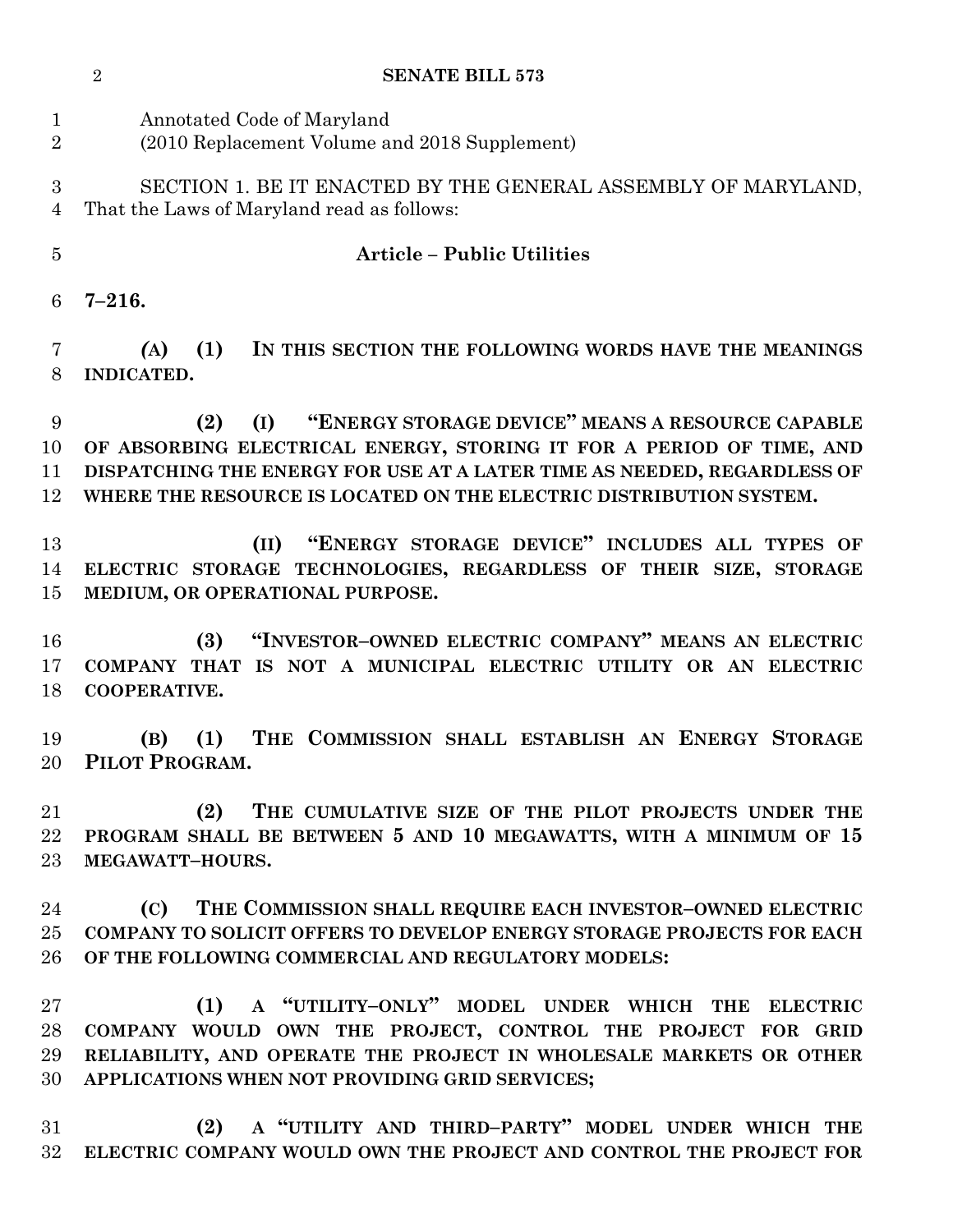**GRID RELIABILITY, AND A THIRD PARTY WOULD OPERATE THE PROJECT IN WHOLESALE MARKETS OR OTHER APPLICATIONS WHEN THE PROJECT IS NOT PROVIDING GRID SERVICES; (3) A "THIRD–PARTY OWNERSHIP" MODEL UNDER WHICH THE ELECTRIC COMPANY WOULD CONTRACT WITH A PROJECT OWNED BY A THIRD PARTY FOR GRID RELIABILITY; AND (4) A "VIRTUAL POWER PLANT" MODEL UNDER WHICH: (I) THE ELECTRIC COMPANY WOULD AGGREGATE OR USE A THIRD–PARTY AGGREGATOR TO RECEIVE GRID SERVICES FROM DISTRIBUTED ENERGY STORAGE PROJECTS OWNED BY CUSTOMERS OR A THIRD PARTY; AND (II) THE PROJECTS WOULD BE USED BY THE CUSTOMERS OR THIRD PARTY FOR OTHER APPLICATIONS WHEN THE PROJECTS ARE NOT PROVIDING GRID SERVICES. (D) (1) EACH INVESTOR–OWNED ELECTRIC COMPANY SHALL SUBMIT AN APPLICATION FOR COMMISSION APPROVAL TO DEPLOY ENERGY STORAGE PROJECTS FROM AT LEAST TWO OF THE MODELS DESCRIBED UNDER SUBSECTION (C) OF THIS SECTION. (2) A PROPOSED PROJECT MUST BE ABLE TO MEET REASONABLY THE PROGRAM'S TIMELINES AND DATA COLLECTION REQUIREMENTS. (3) AN INVESTOR–OWNED ELECTRIC COMPANY SHALL GIVE PRIORITY TO PROJECTS THAT DIRECTLY DEFER OR REPLACE AN EXISTING OR ANTICIPATED DISTRIBUTION NEED. (4) AN INVESTOR–OWNED ELECTRIC COMPANY MAY PROPOSE A PROJECT THAT DOES NOT DIRECTLY DEFER OR REPLACE AN EXISTING OR ANTICIPATED DISTRIBUTION NEED IF THE PROJECT INCLUDES GRID BENEFITS, RATEPAYER BENEFITS, OR OTHERWISE HELPS MEET THE STATE'S POLICY GOALS. (5) AN INVESTOR–OWNED ELECTRIC COMPANY SHALL DESCRIBE IN THE COMPANY'S APPLICATION WHETHER A PROJECT DEMONSTRATES AN OPPORTUNITY TO REDUCE SYSTEM COSTS OR OTHERWISE OFFERS NET SOCIETAL BENEFITS.**

 **(E) AN APPLICATION UNDER SUBSECTION (D) OF THIS SECTION SHALL INCLUDE INFORMATION CONCERNING:**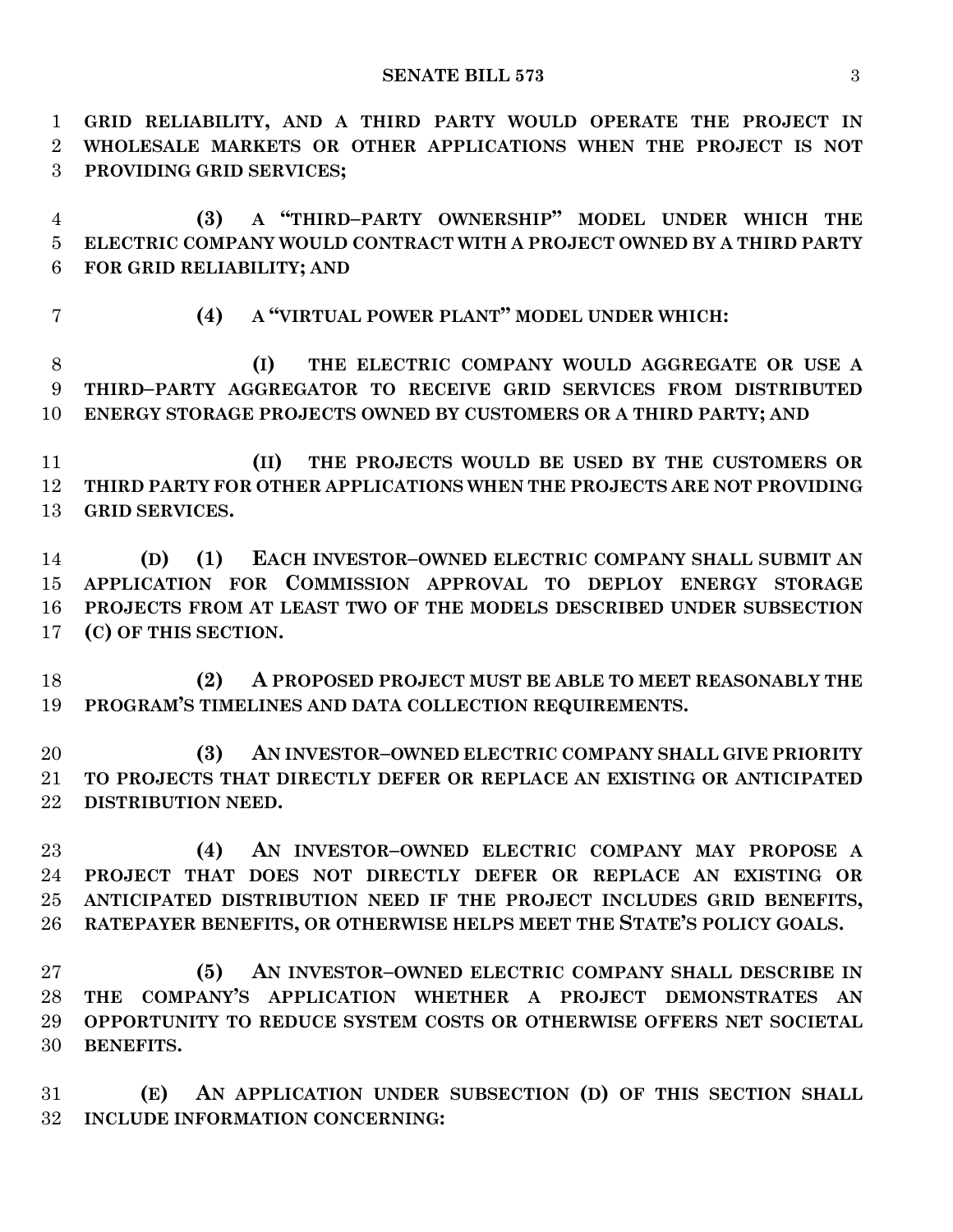|                                     | <b>SENATE BILL 573</b><br>$\overline{4}$                                                                                                                                                                               |
|-------------------------------------|------------------------------------------------------------------------------------------------------------------------------------------------------------------------------------------------------------------------|
| $\mathbf{1}$<br>$\overline{2}$      | (1)<br>BEST ESTIMATES OF COSTS AND SAVINGS FOR EACH PROJECT,<br><b>INCLUDING:</b>                                                                                                                                      |
| 3                                   | (I)<br>ESTIMATED PERMITTING AND INTERCONNECTION COSTS;                                                                                                                                                                 |
| $\overline{4}$<br>$\overline{5}$    | (II)<br>AN APPROXIMATION OF THE POTENTIAL BENEFITS,<br>INCLUDING COST SAVINGS;                                                                                                                                         |
| $\,6\,$<br>$\overline{7}$           | (III) AN ESTIMATE OF FUNDS EXPECTED TO BE RECEIVED FROM<br>WHOLESALE MARKET TRANSACTIONS;                                                                                                                              |
| $8\,$<br>$9\phantom{.}$<br>10<br>11 | AN ESTIMATE OF THE VALUE OF ANY DISTRIBUTION<br>(IV)<br>INVESTMENT DEFERRAL OR REPLACEMENT DUE TO THE PROJECT, SUCH AS THE<br>PRESENT VALUE OF THE COSTS AVOIDED BY INSTALLING THE STORAGE SYSTEM;<br><b>AND</b>       |
| 12<br>13<br>14                      | ESTIMATES OF OTHER SOCIETAL BENEFITS ACHIEVED BY<br>(V)<br>SUCH AS INCREMENTAL RELIABILITY AND<br><b>THE</b><br>PROJECT,<br>RESILIENCY,<br>GREENHOUSE GAS EMISSION REDUCTIONS, AND LEARNING BENEFITS;                  |
| 15                                  | (2)<br>PROJECT LOCATION;                                                                                                                                                                                               |
| 16                                  | (3)<br>PROJECT SIZE IN WATTS AND DURATION IN WATT-HOURS;                                                                                                                                                               |
| 17                                  | (4)<br>PRIMARY AND SECONDARY APPLICATIONS;                                                                                                                                                                             |
| 18<br>19                            | (5)<br>THE BUSINESS MODEL SELECTED FOR THE PROJECT UNDER<br>SUBSECTION (C) OF THIS SECTION;                                                                                                                            |
| 20<br>21                            | (6)<br>THE PROJECT DEVELOPER OR ENGINEERING, PROCUREMENT,<br>AND CONSTRUCTION FIRM SELECTED FOR THE PROJECT;                                                                                                           |
| 22                                  | (7)<br>THE TYPE OF ENERGY STORAGE TECHNOLOGY;                                                                                                                                                                          |
| 23<br>24<br>25<br>26                | (8)<br>THE PROCESS THE INVESTOR-OWNED ELECTRIC COMPANY USED<br>TO SOLICIT OFFERS FOR THE PROJECT, INCLUDING FEEDBACK ON MODELS NOT<br>SELECTED AND AN EXPLANATION FOR WHY THE CHOSEN MODEL WAS SELECTED;<br><b>AND</b> |
| 27                                  | ANY OTHER INFORMATION REQUIRED BY THE COMMISSION.<br>(9)                                                                                                                                                               |
| 28<br>29                            | (F)<br>FOR PURPOSES OF THE PILOT PROGRAM ONLY, THE COMMISSION MAY<br>DETERMINE HOW TO ADDRESS COST RECOVERY FOR THE MODELS DESCRIBED                                                                                   |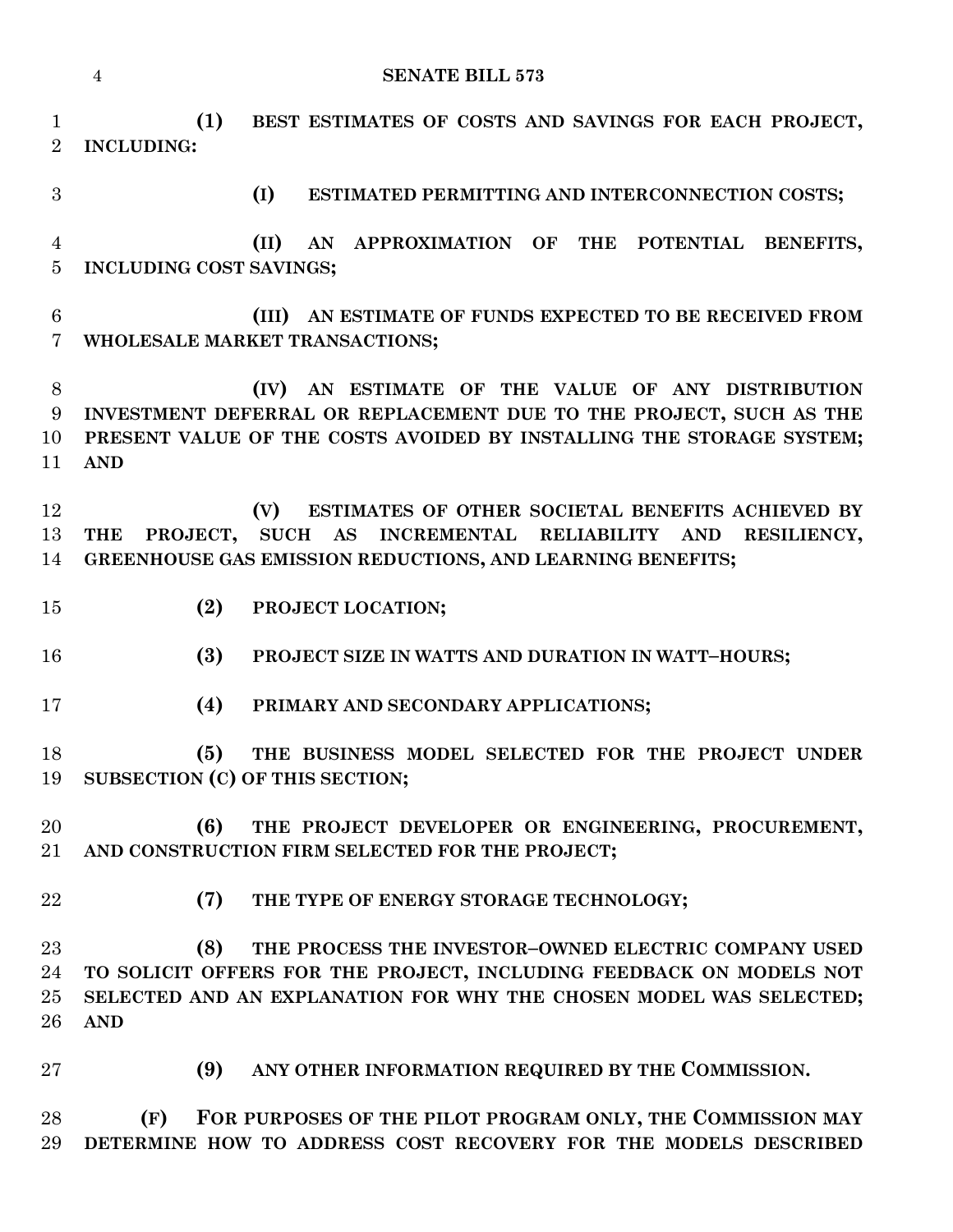| $\mathbf{1}$                     | UNDER SUBSECTION $(C)(3)$ AND $(4)$ OF THIS SECTION.                                                        |
|----------------------------------|-------------------------------------------------------------------------------------------------------------|
| $\overline{2}$<br>3              | FOR PURPOSES OF THE PILOT PROGRAM ONLY, THE COMMISSION MAY,<br>(G)<br>ON A PROJECT-BY-PROJECT BASIS, ALLOW: |
| $\overline{4}$<br>$\overline{5}$ | AN INVESTOR-OWNED ELECTRIC COMPANY TO OWN OR OPERATE<br>(1)<br>AN ENERGY STORAGE DEVICE;                    |
| 6                                | AN ENERGY STORAGE DEVICE OWNED OR OPERATED BY AN<br>(2)                                                     |
| $\overline{7}$                   | INVESTOR-OWNED ELECTRIC COMPANY TO PARTICIPATE IN ALL AVAILABLE PJM                                         |
| 8<br>9                           | WHOLESALE REVENUE MARKETS IN ORDER TO<br>REALIZE BENEFITS<br><b>FOR</b>                                     |
|                                  | INVESTOR-OWNED ELECTRIC COMPANY CUSTOMERS;                                                                  |
| 10                               | FULL AND TIMELY COST RECOVERY BY THE INVESTOR-OWNED<br>(3)                                                  |
| 11                               | ELECTRIC COMPANY, AT THE RATE OF RETURN AUTHORIZED BY THE COMMISSION                                        |
| 12                               | IN THE MOST RECENT BASE RATE PROCEEDING FOR THE INVESTOR-OWNED                                              |
| 13                               | ELECTRIC COMPANY, TAKING INTO ACCOUNT ANY USE OF AN ASSET THAT MAY NOT                                      |
| 14                               | BE INCLUDED IN BASE RATES;                                                                                  |
|                                  |                                                                                                             |
| 15                               | AN INVESTOR-OWNED ELECTRIC COMPANY TO COORDINATE THE<br>(4)                                                 |
| 16                               | USE OF AN ENERGY STORAGE DEVICE;                                                                            |
| 17                               | AN INVESTOR-OWNED ELECTRIC COMPANY TO USE FULLY UNTIL<br>(5)                                                |
| 18                               | THE END OF THE DEVICE'S USEFUL LIFE, AN ENERGY STORAGE DEVICE OWNED OR                                      |
| 19                               | OPERATED BY THE INVESTOR-OWNED ELECTRIC COMPANY; AND                                                        |
| 20                               | AN INVESTOR-OWNED ELECTRIC COMPANY TO OFFER REBATES<br>(6)                                                  |
| 21                               | OR OTHER INCENTIVES FOR ENERGY STORAGE DEVICES BEHIND OR IN FRONT OF                                        |
| 22                               | THE METER THAT CAN BE CONFIGURED TO PROVIDE TEMPORARY BACKUP POWER                                          |
| 23                               | TO A CUSTOMER.                                                                                              |
|                                  |                                                                                                             |
| 24                               | THE PILOT PROGRAM SHALL BEGIN ON OR BEFORE FEBRUARY 28,<br>(1)<br>(H)                                       |
| 25                               | 2020.                                                                                                       |
| 26                               | (2)<br>ON OR BEFORE FEBRUARY 28, 2021:                                                                      |
|                                  |                                                                                                             |
| 27                               | (I)<br>EACH INVESTOR-OWNED<br><b>ELECTRIC COMPANY</b><br><b>SHALL</b>                                       |
| 28                               | SOLICIT PROPOSALS AND APPLY FOR COMMISSION APPROVAL;                                                        |
| 29                               | (II)<br>THE COMMISSION SHALL DETERMINE WHICH PROJECTS TO                                                    |
| 30                               |                                                                                                             |
|                                  | <b>APPROVE; AND</b>                                                                                         |
| 31                               | (III)<br>EACH INVESTOR-OWNED ELECTRIC COMPANY<br><b>SHALL</b>                                               |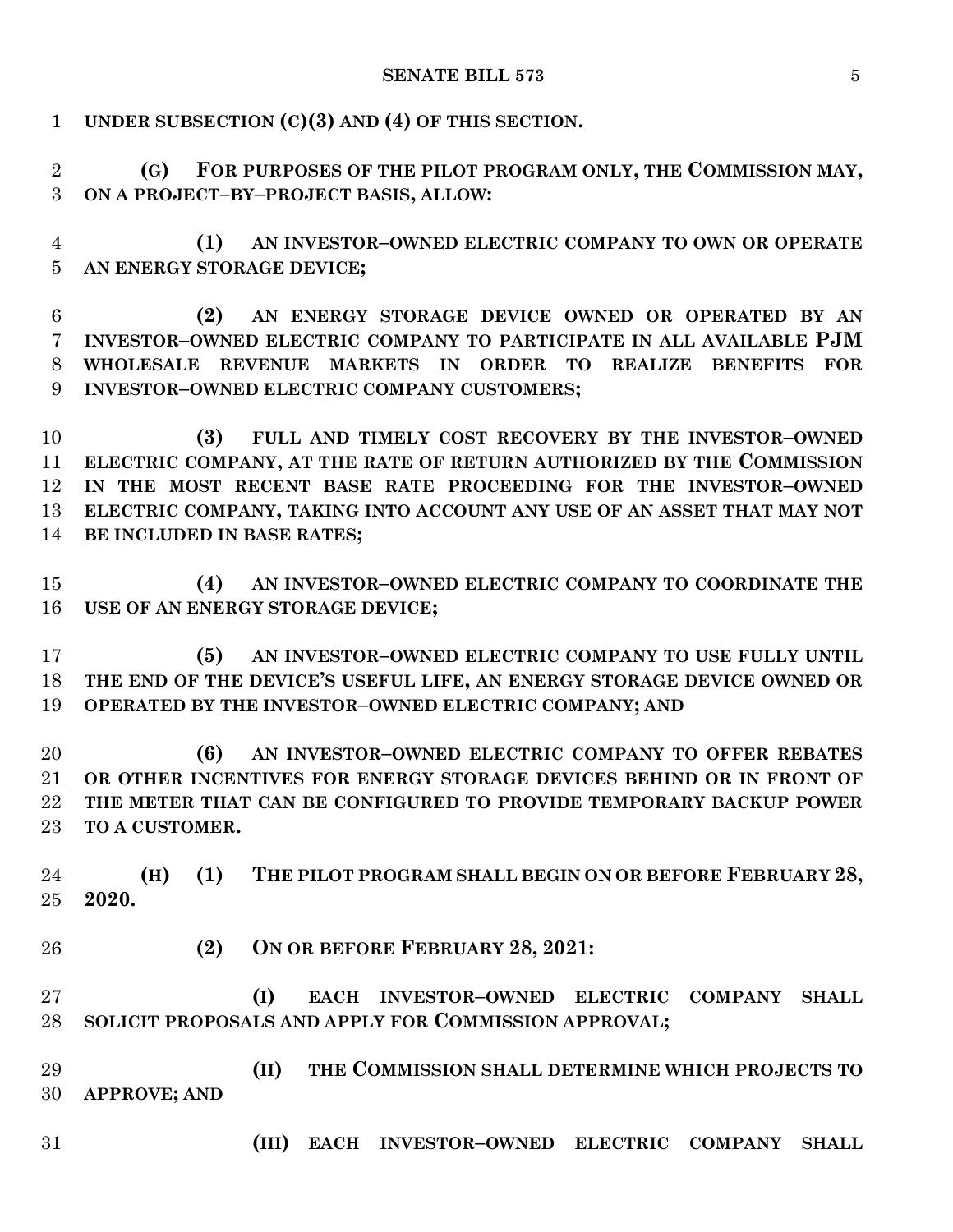|                          | $6\phantom{.}6$<br><b>SENATE BILL 573</b>                                                                                                                                                    |  |  |
|--------------------------|----------------------------------------------------------------------------------------------------------------------------------------------------------------------------------------------|--|--|
| $\mathbf 1$              | NEGOTIATE CONTRACTS TO IMPLEMENT PROJECTS.                                                                                                                                                   |  |  |
| $\overline{2}$<br>3<br>4 | EXCEPT AS PROVIDED IN SUBPARAGRAPH (II) OF THIS<br>(I)<br>(3)<br>PARAGRAPH, ON OR BEFORE FEBRUARY 28, 2022, ALL APPROVED PROJECTS SHALL<br>BECOME OPERATIONAL.                               |  |  |
| $\overline{5}$<br>6<br>7 | THE COMMISSION MAY, FOR GOOD CAUSE SHOWN, GRANT<br>(II)<br>AN EXTENSION FROM THE DEADLINE ESTABLISHED IN SUBPARAGRAPH (I) OF THIS<br>PARAGRAPH FOR UNANTICIPATED PROJECT DEVELOPMENT DELAYS. |  |  |
| 8<br>9<br>10             | (I) ON OR BEFORE FEBRUARY 28, 2023, AN INVESTOR-OWNED<br>(4)<br>ELECTRIC COMPANY SHALL SUBMIT TO THE COMMISSION INFORMATION OR DATA<br><b>CONCERNING:</b>                                    |  |  |
| 11                       | 1.<br><b>ESTIMATED PROJECT COSTS;</b>                                                                                                                                                        |  |  |
| 12                       | 2.<br>FINAL PROJECT COSTS;                                                                                                                                                                   |  |  |
| 13<br>14                 | 3.<br>THE NUMBER OF DAYS NECESSARY TO ACHIEVE<br>PROJECT INTERCONNECTION;                                                                                                                    |  |  |
| 15                       | 4.<br>THE TOTAL COST OF PROJECT INTERCONNECTION;                                                                                                                                             |  |  |
| 16<br>17                 | 5.<br>THE NUMBER OF DAYS NECESSARY TO ACHIEVE<br>PROJECT PERMITTING;                                                                                                                         |  |  |
| 18                       | 6.<br>THE TOTAL COST OF PROJECT PERMITTING;                                                                                                                                                  |  |  |
| 19<br>20                 | 7.<br>THE CONTRACTUAL OR COMMITTED COMMERCIAL<br><b>OPERATION DATE;</b>                                                                                                                      |  |  |
| 21                       | 8.<br>THE ACTUAL COMMERCIAL OPERATION DATE;                                                                                                                                                  |  |  |
| 22<br>$23\,$             | 9.<br>THE<br>NAME AND ADDRESS OF<br><b>THE</b><br><b>PROJECT</b><br>DEVELOPER;                                                                                                               |  |  |
| 24                       | 10.<br>THE LOCATION AND ADDRESS OF THE PROJECT;                                                                                                                                              |  |  |
| 25<br>26                 | 11.<br>THE SIZE OF THE ENERGY STORAGE PROJECT IN<br>WATTS;                                                                                                                                   |  |  |
| $27\,$<br>28             | 12.<br>THE DURATION OF THE ENERGY STORAGE PROJECT<br>IN WATT-HOURS;                                                                                                                          |  |  |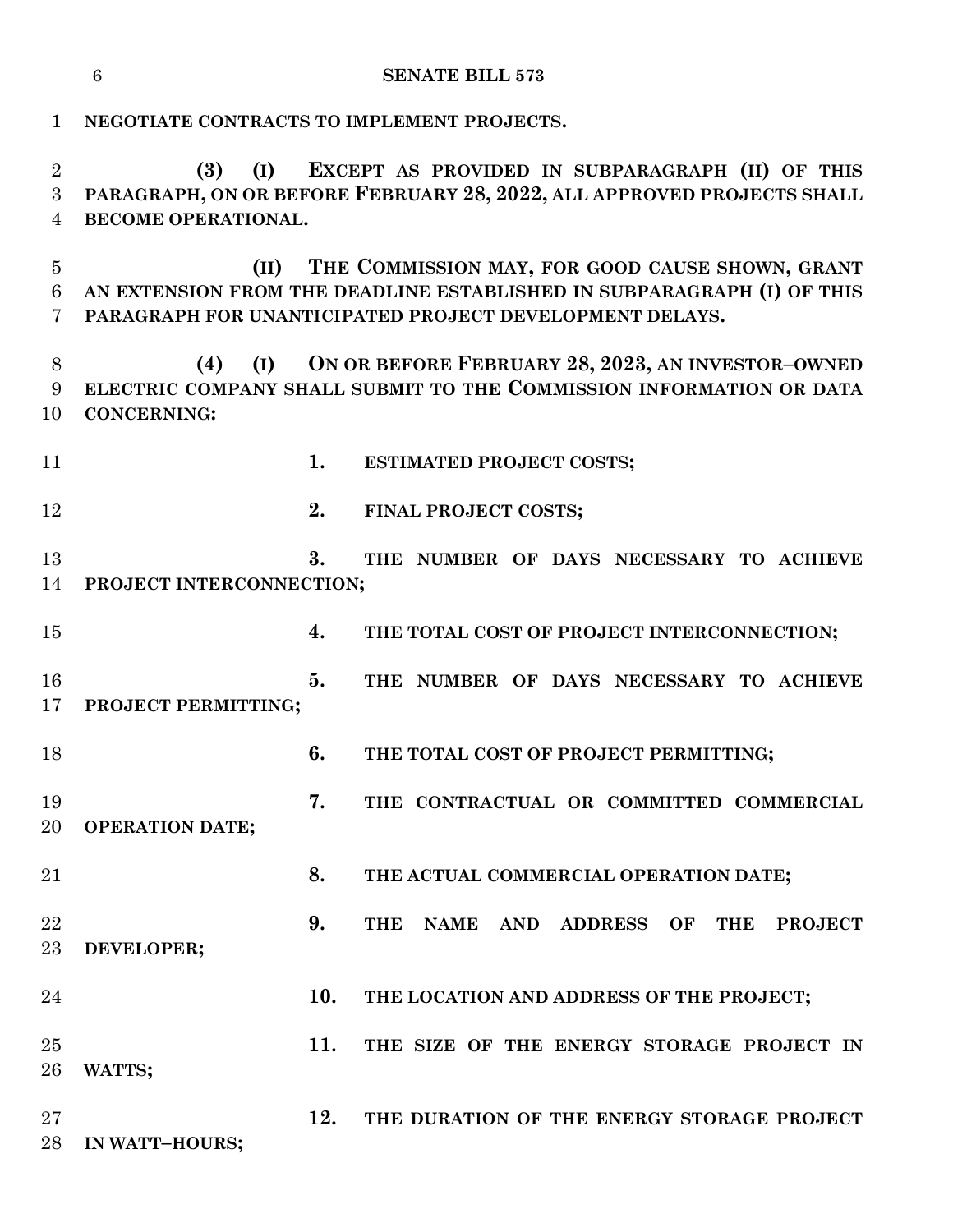**SENATE BILL 573** 7

| $\mathbf{1}$              |                                       | 13. | THE TYPE OF ENERGY STORAGE TECHNOLOGY;          |
|---------------------------|---------------------------------------|-----|-------------------------------------------------|
| $\overline{2}$            |                                       | 14. | THE IDENTITIES OF ANY PROJECT OWNERS OR         |
| $\boldsymbol{3}$          | LESSORS;                              |     |                                                 |
|                           |                                       |     |                                                 |
| $\overline{4}$            |                                       | 15. | ANY PROJECT FINANCING METHODS;                  |
|                           |                                       |     |                                                 |
| $\overline{5}$<br>$\,6\,$ | FINANCING FOR THE PROJECT;            | 16. | THE IDENTITY OF ANY ENTITY THAT PROVIDES        |
|                           |                                       |     |                                                 |
| $\overline{7}$            |                                       | 17. | THE LENGTH OF ANY PROJECT CONTRACT;             |
|                           |                                       |     |                                                 |
| 8                         |                                       | 18. | ANY INVERTERS USED FOR THE PROJECT, INCLUDING   |
| 9                         | THE TYPE AND MANUFACTURER;            |     |                                                 |
| 10                        |                                       | 19. | ANY MANUFACTURER WARRANTY, INCLUDING ITS        |
| 11                        | DURATION;                             |     |                                                 |
|                           |                                       |     |                                                 |
| 12                        |                                       | 20. | ANY DEVELOPER WARRANTY, INCLUDING<br><b>ITS</b> |
| 13                        | DURATION;                             |     |                                                 |
| 14                        |                                       | 21. | ANY TECHNOLOGY WITH WHICH THE PROJECT IS        |
| 15                        | PAIRED;                               |     |                                                 |
|                           |                                       |     |                                                 |
| 16                        |                                       | 22. | HOW METERS AND INVERTERS ASSOCIATED WITH THE    |
| 17                        | PROJECT ARE CONFIGURED;               |     |                                                 |
| 18                        |                                       | 23. | ANY SYSTEM INTEGRATOR ASSOCIATED WITH THE       |
| 19                        | PROJECT;                              |     |                                                 |
|                           |                                       |     |                                                 |
| 20                        |                                       | 24. | PROJECT SAFETY, INCLUDING BATTERY TYPE AND      |
| 21                        | <b>CHEMISTRY;</b>                     |     |                                                 |
| 22                        |                                       | 25. | ANY ENERGY MANAGEMENT SYSTEM ASSOCIATED         |
| 23                        | WITH THE PROJECT;                     |     |                                                 |
|                           |                                       |     |                                                 |
| 24                        |                                       | 26. | ANY ENERGY STORAGE POWER CONVERSION SYSTEM      |
| 25                        | ASSOCIATED WITH THE PROJECT;          |     |                                                 |
|                           |                                       | 27. |                                                 |
| 26<br>27                  | UNDER SUBSECTION (C) OF THIS SECTION; |     | THE BUSINESS MODEL SELECTED FOR THE PROJECT     |
|                           |                                       |     |                                                 |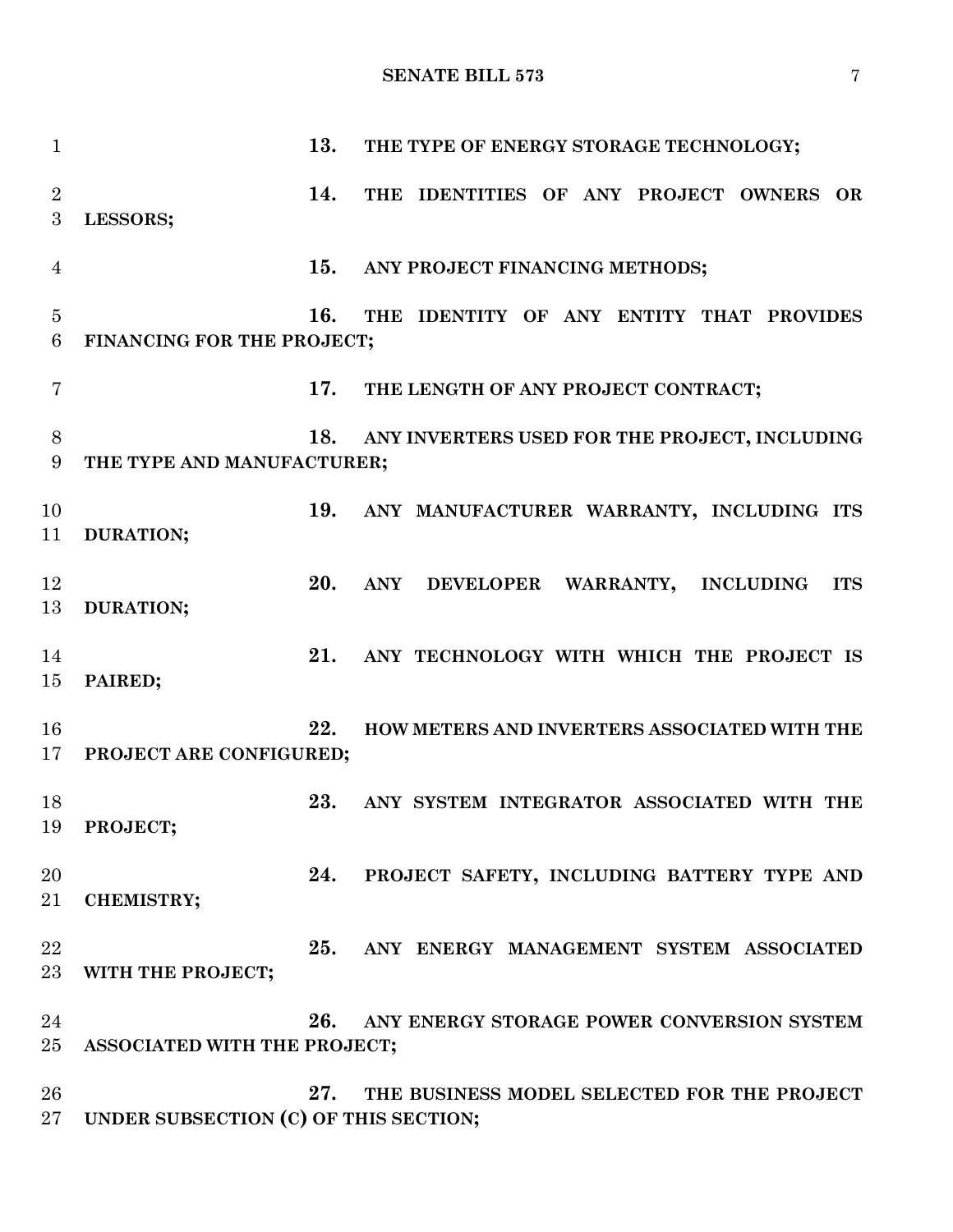|                     | <b>SENATE BILL 573</b><br>8                                                                                            |
|---------------------|------------------------------------------------------------------------------------------------------------------------|
| $\mathbf{1}$        | 28.<br>THE COST RECOVERY MECHANISM FOR THE PROJECT;                                                                    |
| $\overline{2}$      | 29.<br>THE RATE OF RETURN APPLIED TO THE PROJECT;                                                                      |
| 3<br>$\overline{4}$ | 30.<br>FOR A VIRTUAL POWER PLANT PROJECT UNDER<br>SUBSECTION (C)(4) OF THIS SECTION, THE NUMBER AND TYPE OF CUSTOMERS  |
| 5                   | PARTICIPATING;                                                                                                         |
| 6<br>$\overline{7}$ | 31.<br>FOR A VIRTUAL POWER PLANT PROJECT UNDER<br>SUBSECTION (C)(4) OF THIS SECTION, THE IDENTITY OF THE AGGREGATOR;   |
| 8<br>9              | 32.<br>OPERATIONAL CHALLENGES RELATED TO MULTIPLE<br>STAKEHOLDER OR THIRD-PARTY USE OF THE STORAGE ASSET;              |
| 10<br>11            | 33.<br>THE TYPES OF REVENUE EXPECTED FROM THE<br>PROJECT, INCLUDING ANY WHOLESALE MARKET REVENUES;                     |
| 12                  | 34.<br>THE TYPES OF REVENUE PROVIDED BY THE PROJECT,                                                                   |
| 13                  | INCLUDING ANY WHOLESALE MARKET REVENUES;                                                                               |
| 14                  | 35.<br>THE DISTRIBUTION NEED THE PROJECT ADDRESSED;                                                                    |
| 15<br>16            | 36.<br>THE AMOUNT OF TIME THE PROJECT IS EXPECTED TO<br>DEFER THE NEED FOR AN ALTERNATIVE INVESTMENT;                  |
| 17<br>18            | 37.<br>ANY VALUE OF OPTIONALITY ASSOCIATED WITH THE<br>AMOUNT OF TIME THE PROJECT IS EXPECTED TO DEFER THE NEED FOR AN |
| 19                  | ALTERNATIVE INVESTMENT;                                                                                                |
| 20<br>21            | 38.<br>THE EXPECTED LOAD PROJECTION BEFORE THE<br>PROJECT WAS INSTALLED;                                               |
| 22                  | 39.<br>ENHANCED GRID RELIABILITY AS A RESULT OF THE                                                                    |
| $23\,$              | PROJECT;                                                                                                               |
| 24                  | 40.<br>FOR A UTILITY AND THIRD-PARTY PROJECT UNDER                                                                     |
| 25<br>26            | SUBSECTION $(C)(2)$ OF THIS SECTION, THE DOLLAR VALUE OF THE LEASE PAYMENTS<br>FROM THE THIRD PARTY TO THE UTILITY;    |
| $27\,$              | 41.<br>FOR A UTILITY AND THIRD-PARTY PROJECT UNDER                                                                     |
| 28<br>29            | SUBSECTION (C)(2) OF THIS SECTION, THE DURATION OF THE LEASE AGREEMENT<br>BETWEEN THE THIRD PARTY AND THE UTILITY;     |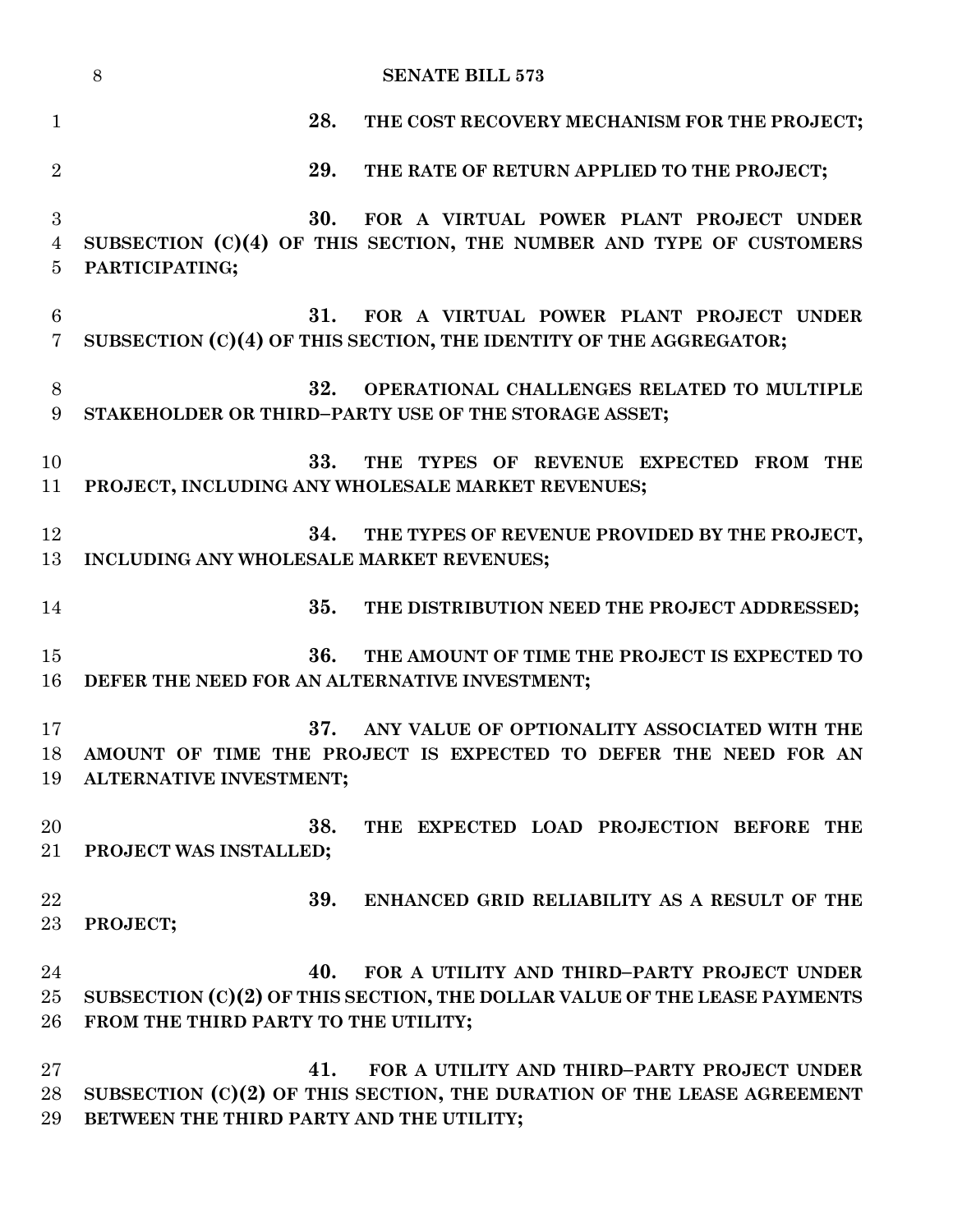## **SENATE BILL 573** 9

 **42. ANY OTHER IDENTIFIED BENEFITS, INCLUDING RESILIENCY AND SOCIAL BENEFITS; 43. EXPECTED AND ACTUAL STORAGE SYSTEM CYCLING; 44. THE PROJECT'S SUCCESS IN SWITCHING BETWEEN APPLICATIONS WITHOUT CHALLENGES OR PROBLEMS; 45. OCCASIONS WHEN THE PROJECT WAS UNABLE TO SERVE AN APPLICATION; 46. ANY PROJECT DELAYS AND THE CAUSES FOR THE DELAYS; 47. ANY EMISSIONS REDUCTIONS EXPECTED AS A RESULT OF THE PROJECT; AND 48. ANY OTHER INFORMATION REQUIRED BY THE COMMISSION. (II) AN INVESTOR–OWNED ELECTRIC COMPANY SHALL MAKE ALL DATA PROVIDED UNDER SUBPARAGRAPH (I) OF THIS PARAGRAPH THAT IS NOT PROPRIETARY OR CONFIDENTIAL AVAILABLE TO THE PUBLIC. (III) TO THE EXTENT POSSIBLE, ANY ANNUALIZED DATA PROVIDED UNDER SUBPARAGRAPH (I) OF THIS PARAGRAPH SHALL BE SEASONALLY ADJUSTED. (I) ON OR BEFORE APRIL 1, 2023, IF AN INVESTOR–OWNED ELECTRIC COMPANY DETERMINES THAT ADDITIONAL TIME TO GATHER DATA WOULD PROVIDE ADDITIONAL OPPORTUNITIES FOR LEARNING AND JUSTIFY CONTINUING THE PILOT PROGRAM, THE ELECTRIC COMPANY MAY APPLY FOR AN EXTENSION OF THE PILOT PROGRAM FROM THE COMMISSION. (J) ON OR BEFORE DECEMBER 31, 2023, THE COMMISSION SHALL EVALUATE THE PROJECTS APPROVED UNDER THIS SECTION BASED ON: (1) THE OVERALL COST OF THE PROJECT; (2) WHETHER THE PROJECT WAS OPTIMIZED THROUGH MULTIPLE APPLICATIONS; (3) WHETHER THE PROJECT MANAGED TO CAPTURE DIFFERENT**